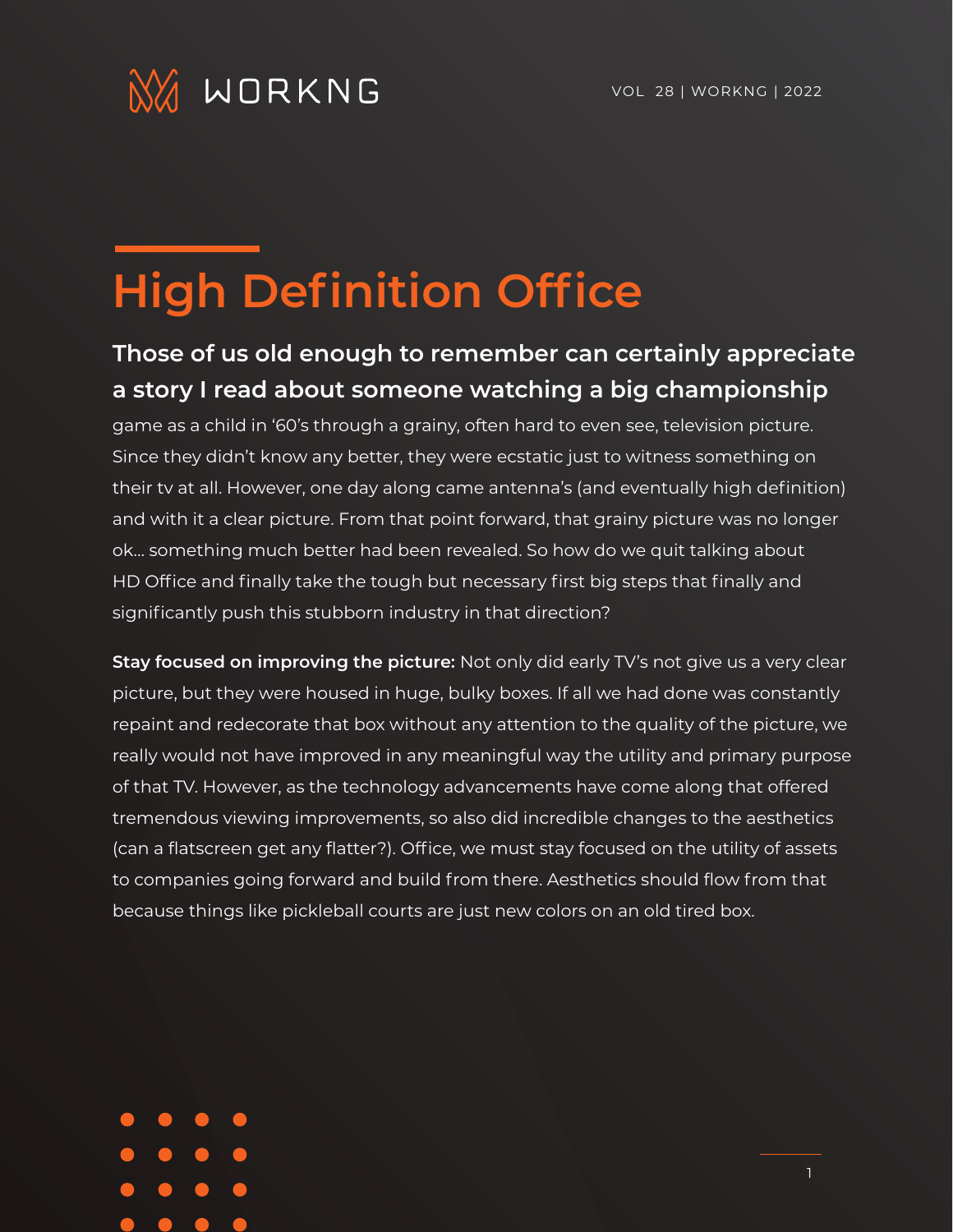



**Opportunities Costs Too High To Mess Up:** I toured an asset within the last couple of weeks that had a significant project underway. It represents the ultimate "paint the tv box" project and I really struggled to think of anything value adding. However, there is a much bigger problem revealed here. This project was three years in the making, consumed millions of dollars, and all other ideas during that time that might have more significant value were not only tabled but had no chance of happening. These kind of projects set owners and assets back 5-7 years. The Covid world has distracted us, but what also struck me as I saw this, was that ideas and thoughts we had pre-pandemic aren't just still relevant – they're actually more critical.



**Workng - The Sherpa Geek Squad:** This is a terrible mix of analogies, but more than ever with the complexity involved in transitioning to this HD Office world, owners need the right team to help both avoid wasted efforts and help think through and execute the essential ones. I always say, if I'm paying to get to the top of Mt. Everest (or at a minimum, not die trying), the one place I don't want to save a buck is on my Sherpa. There are many other factors that go into that climb, but in that guide, I want total alignment because I can't afford a misstep. And we need that HD Office picture to start coming in clear here soon. Owners need a group that aren't just selling that big piece of furniture we called a tv (think 5 year lease for 5k SF), but you need a team on the ground that is effectively communicating a more profound viewing experience… Office we must build that team out.